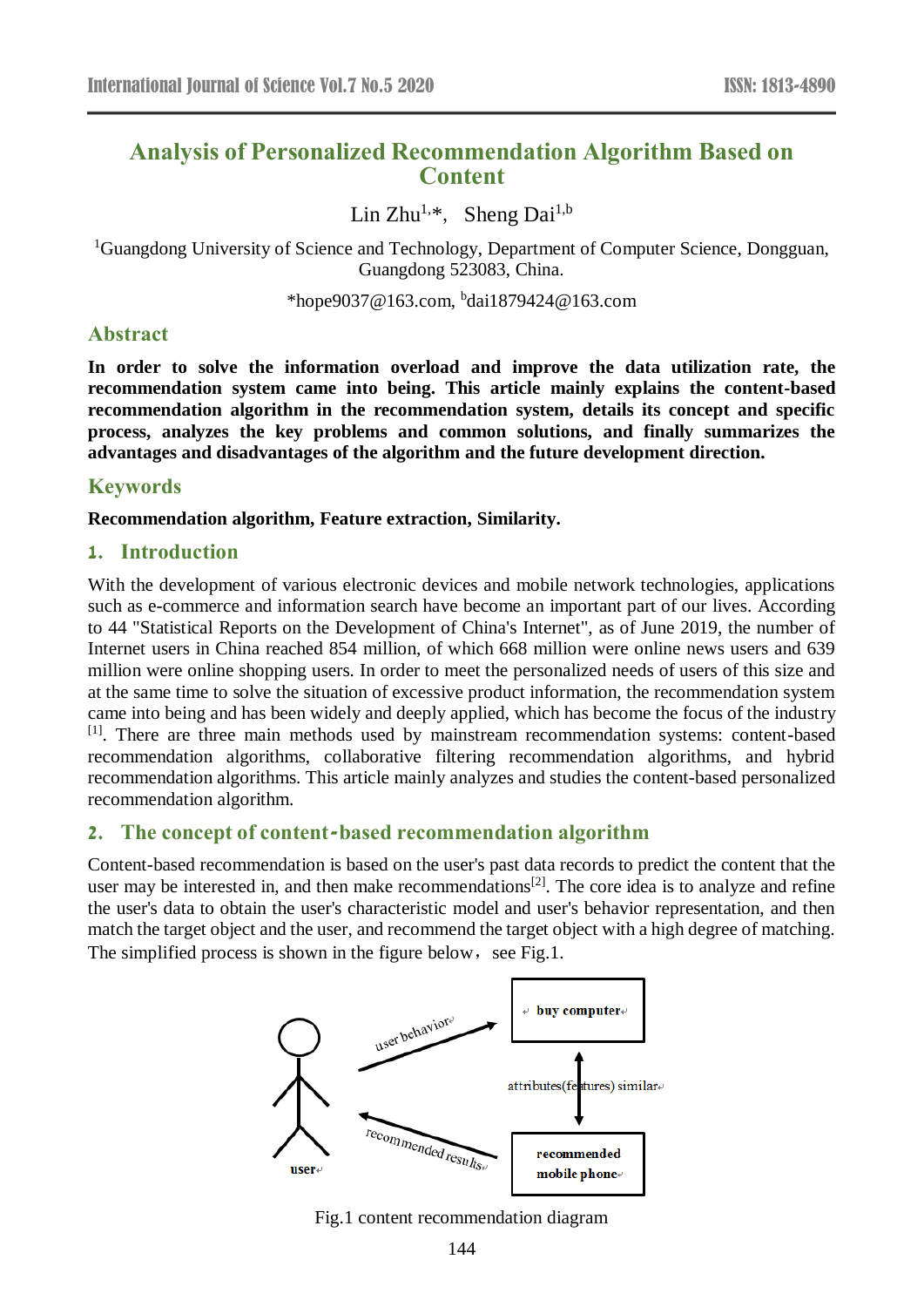The content-based recommendation algorithm can quickly recommend only by analyzing the user's personal historical data, which can greatly avoid the impact of the cold start problem. The algorithm focuses on comparing the consistency of future predictions with current behavior, and produces recommendation results that are highly similar to the present.

# **3. Process of content-based recommendation algorithm**

The main process of the content-based recommendation algorithm is divided into three steps: feature extraction, constructing the characteristics of the user and the target; feature learning, mining the user's preference feature model; performing recommendations, comparing user preferences and the target to generate recommendations. The process is shown in the figure below, see Fig.2.



Fig.2 content recommendation process

Specific steps are as follows:

(1)Feature extraction, extracting user characteristics and user behavior characteristics, and characterizing user interest preferences at the same time, obtaining a data model of interest targets. This step plays a decisive role in the recommendation and directly affects the accuracy of the recommendation. The most critical issue in this process is how to accurately express the data and get the correct feature representation.

The types of data are complex and diverse, including numerical, nominal, and evaluation<sup>[3]</sup>. When these data are used to represent the user's preferred features, they need to be processed to produce a more consistent representation of the features and at the same time benefit mathematical calculations. Commonly used data processing methods include data specification, statistical methods (such as TF-IDF) and other methods. When representing features, vector representation is usually used to model features.

(2) Feature learning analyzes the characteristics of users and objects of interest to produce connections between users and objects of interest [4]. The key question in this step is what method to use to analyze and process the characteristic data. When analyzing data, methods such as machine learning and data mining are often used, such as decision tree algorithm and naive Bayes algorithm.

(3) In the process of recommendation generation, we compare the characteristics of interested objects and potential objects, and select objects with high similarity for recommendation. The key problem in this process is the calculation of similarity. The commonly used calculation methods include cosine angle, Euclidean distance, jacquard coefficient and Pearson correlation coefficient.